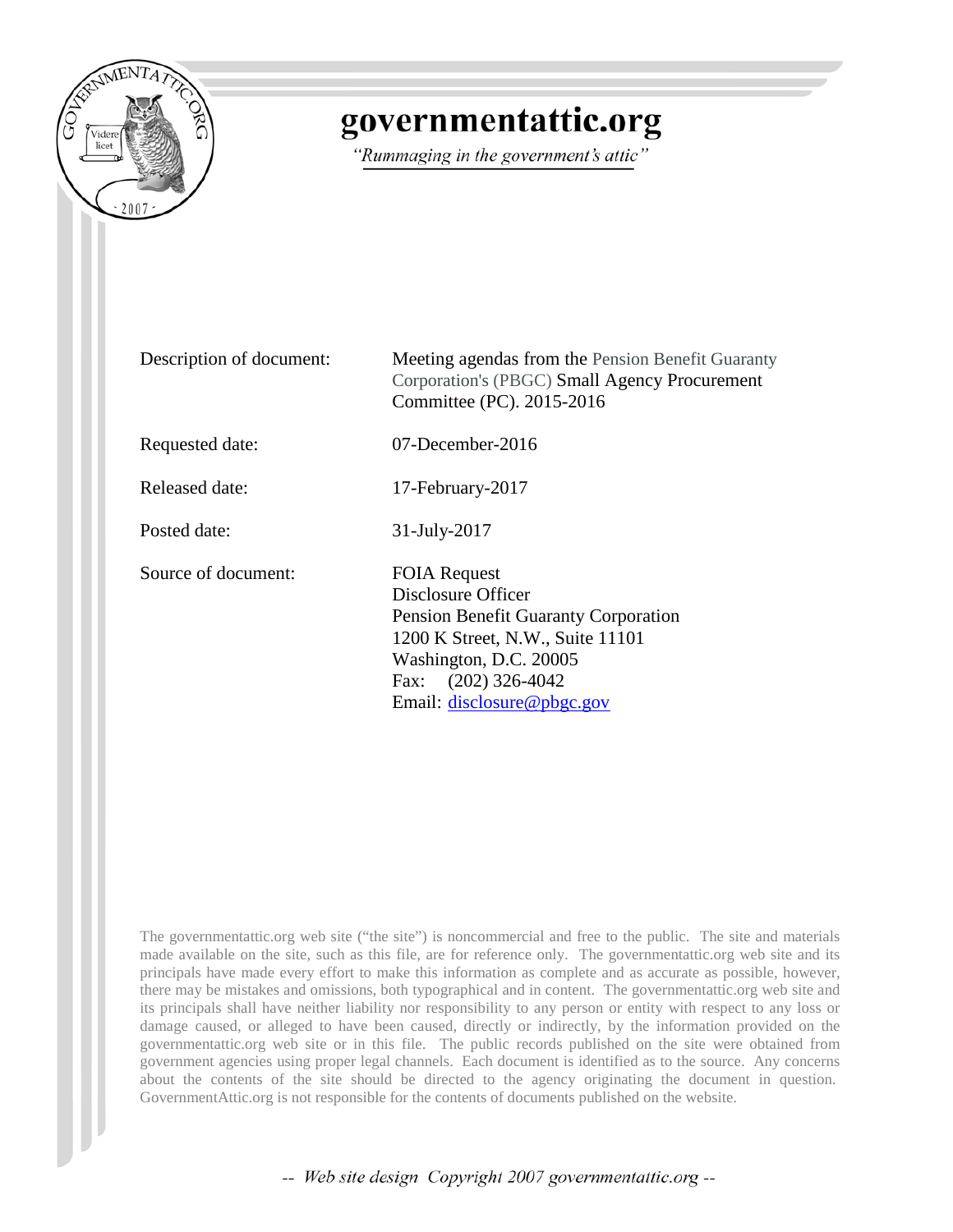

PBGC 2017-000325

February 17, 2017

Re: Request for Small Agency Procurement Committee Meeting Agendas

On behalf of the Disclosure Officer, I am responding to your request submitted to the Pension Benefit Guaranty Corporation's (PBGC) Disclosure Division via email on December 7, 2016. You requested a copy of the meeting agendas and meeting minutes from the Small Agency Procurement Committee for meetings during calendar years 2015 and 2016. We processed your request in accordance with the Freedom of Information Act (FOIA) and the PBGC's implementing regulation.

Pursuant to your request, Mr. Jeffrey Donahue, Chief, Contract Administration conducted a search of his records and located 8 pages of responsive records. Enclosed are the meeting agendas responsive to your request:

- 1. SAC Procurement Committee Meeting Agenda, February 17, 2015 (1 page);
- 2. SAC Procurement Committee Meeting Agenda, April 20, 2015 (1 page);
- 3. SAC Procurement Committee Meeting Agenda, June 15, 2015 (1 page);
- 4. SAC Procurement Committee Meeting Agenda, August 17, 2015 (1 page);
- 5. SAC Procurement Committee Meeting Agenda, October 21, 2015 (1 page);
- 6. SAC Procurement Committee Meeting Agenda, December 16, 2015 (1 page);
- 7. SAC Procurement Committee Meeting Agenda, October 19, 2016 (1 page); and,
- 8. SAC Procurement Committee Meeting Agenda, December 14, 2016 (1 page).

Unfortunately, Mr. Donahue was unable to locate agendas for the time period between January 2016 and September 2016 and advised that he had no meeting minutes or notes responsive to your request. The Disclosure Officer has determined that a small amount of information contained in these records, specifically, individual's passwords, must be withheld from disclosure. One exemption of the FOIA was relied upon to withhold this information.

The applicable exemption, 5 U.S.C. § 552(b)(6), exempts from required public disclosure, "personnel and medical files and similar files the disclosure of which would constitute a clearly unwarranted invasion of personal privacy." Some of the records you have requested contain "similar files" within the meaning of the above cited statutory language and the PBGC implementing regulation (29 C.F.R. § 4901.21(b)(4)). In applying Exemption 6, a balancing test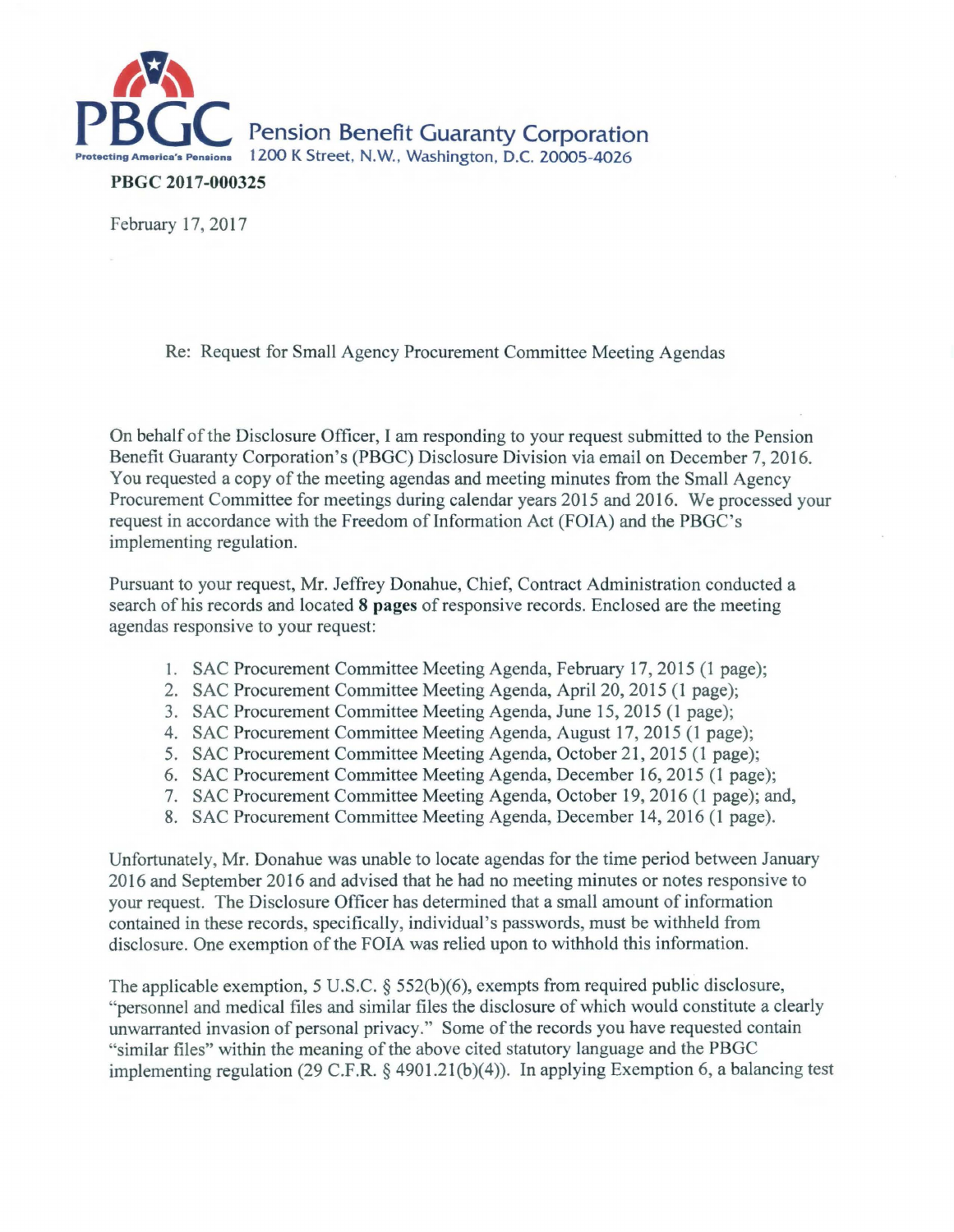was conducted, weighing the privacy interests of the individuals named in a document against the public interest in disclosure of the information. The public interest in disclosure is one that "sheds light on an agency's performance of its statutory duties." Dep't of Justice v. Reporters Committee, 489 U.S. 749, 773 (1989). The Disclosure Officer has determined disclosure of this information would constitute a clearly unwarranted invasion of an individual's personal privacy.

As this response constitutes a partial denial of your records request, I am providing you with your administrative appeal rights in the event you wish to avail yourself of this process. The FOIA provides at 5 U.S.C. § 552(a)(6)(A)(i) (2014) amended by FOIA Improvement Act of 2016, Pub. L. No. 114-185, 130 Stat. 538 that if a disclosure request is denied in whole or in part by the Disclosure Officer, the requester may file a written appeal within 90 days from the date of the denial or, if later (in the case of a partial denial), 90 days from the date the requester receives the disclosed material. The PBGC's FOIA regulation provides at 29 C.F.R. § 4901.15 (2015) that the appeal shall state the grounds for appeal and any supporting statements or arguments, and shall be addressed to the General Counsel, Attention: Disclosure Division, Pension Benefit Guaranty Corporation, 1200 K Street, N.W., Washington, D.C. 20005. To expedite processing, the words "FOIA Appeal" should appear on the letter and prominently on the envelope.

In the alternative, you may contact the Disclosure Division's Public Liaison at 202-326-4040 for further assistance and to discuss any aspect of your request. You also have the option to contact the Office of Government Information Services (OGIS) at the National Archives and Records Administration to inquire about the FOIA mediation services they offer. The contact information for OGIS is as follows: Office of Government Information Services, National Archives and Records Administration, 8601 Adelphi Road-OGIS, College Park, Maryland 20740-6001; e-mail at ogis@nara.gov; telephone at 202-741-5770; toll free at 1-877-684-6448; or facsimile at 202- 741-5769.

This request has been categorized as an "all other request." These requests are assessed search and duplication fees.<sup>1</sup> As the total cost for your request was below the PBGC's nominal fee threshold of \$25.00, no fees have been assessed for its processing. This completes the processing of your request. You may submit future requests for PBGC records by accessing FOIAonline, our electronic FOIA processing system, at https://foiaonline.regulations.gov, or by email to Disclosure@pbgc.gov.

Sincerely

Maria E. Gamez Government Information Specialist

Enclosures

<sup>&</sup>lt;sup>1</sup> See 5 U.S.C.  $\S 52(a)(4)(A)$  (ii)(1).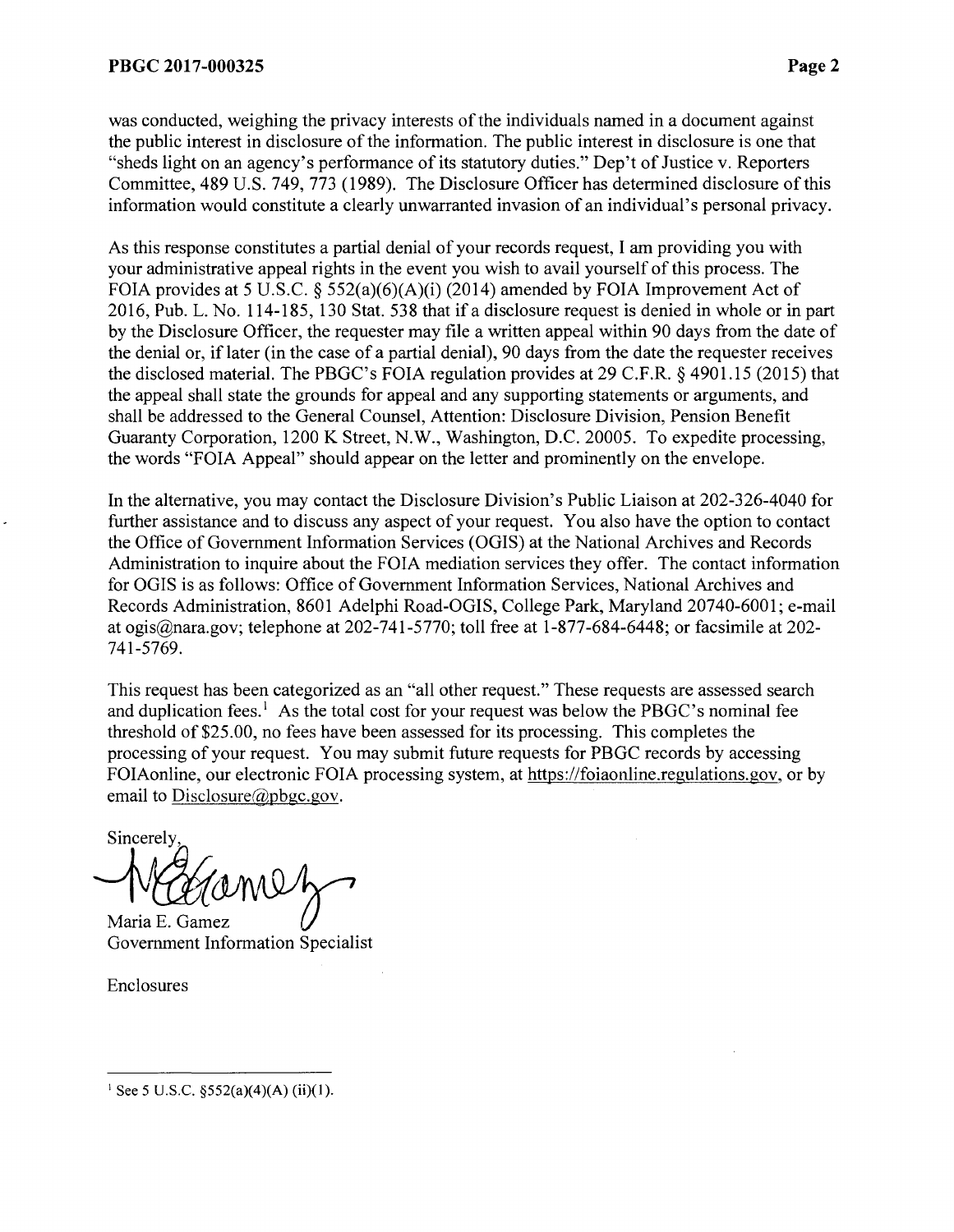

WHEN: 2:00 pm - 4:00 pm on Wednesday, February 17, 2015

WHERE: Pension Benefit Guaranty Corporation

- Procurement Department

12251 St NW, Training Facility Rm. 3369

Washington, DC 20005



Call-in #: (202) 326-4456 | Conference ID/Password: **(0)(0)** 

- TOPIC: Discussion with Iris Cooper, Senior Procurement Executive, Department of the Treasury; Digital Acquisition Program (OMB, FAI and Industry); FAITAS Discussion with Hope Dolan, FAITAS Program Manager
- 2:00 pm: Check-in & Networking
- 2:10 pm: Jeffrey Donahue, Chief of Contract Administration, PBGC - Introduction, Remarks & Introduction of Presenter
- 2:15 pm: Iris Cooper, Senior Procurement Executive, Department of the Treasury - Open Discussion on Procurement with Small Agencies
- 3:00 pm: Digital Acquisition Program (OMB, FAI and Industry) - Pilot of the Digital Acquisition Program and the Digital Services Acquisition Training and Development Challenge (A Review and Look Forward)
- 3:30 pm: Hope Dolan, FAITAS Program Manager - FAITAS Discussion
- 4:00 pm: Jeffrey Donahue, Chief of Contract Administration, PBGC - Remarks & Conclusion of SAC PC Meeting

RSVP NLT Feb. 10*<sup>1</sup> h* at 4:30 pm EST: Donahue.Jeffrey@pbqc.qov, please indicate wha and how many people will attend.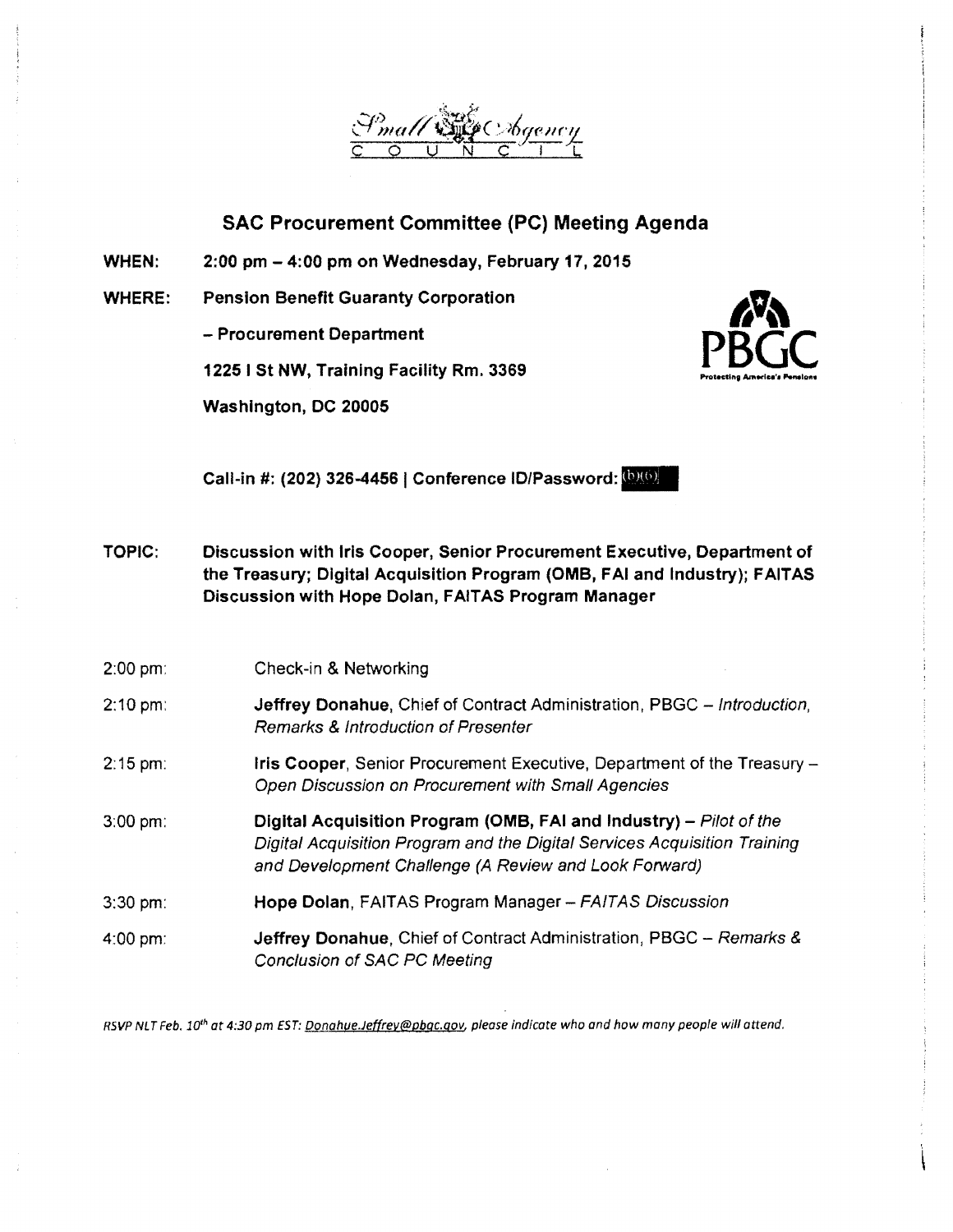

WHEN: 2:00 pm - 4:00 pm on Wednesday, April 20, 2015

WHERE: Pension Benefit Guaranty Corporation

- Procurement Department

1225 I St NW, Training Facility Rm. 3369

Washington, DC 20005



Call-in #: (202) 326-4456 | Conference ID/Password: (b)(6)

TOPIC: Discussion with Elliott Branch, Deputy Assistant Secretary of the Navy (Acquisition and Procurement), Office of the Assistant Secretary of the Navy; Vance Cathell, Director, Office of Acquisitions, U.S. Securities and Exchange Commission (SEC); OPM Recruitment and Hiring Team

| $2:00 \text{ pm}$ : | Check-in & Networking                                                                                                                                                             |
|---------------------|-----------------------------------------------------------------------------------------------------------------------------------------------------------------------------------|
| $2:05$ pm:          | Jeffrey Donahue, Chief of Contract Administration, PBGC - Introduction,<br><b>Remarks &amp; Introduction of Presenter</b>                                                         |
| $2:10 \text{ pm}$   | Elliott Branch, Deputy Assistant Secretary of the Navy (Acquisition and<br>Procurement) - Open Discussion on Procurement with Small Agencies                                      |
| $3:00 \text{ pm}$   | Vance Cathell, Director, Office of Acquisitions, SEC - COR Improvement<br>Efforts. Improving the Administration of Procurements via the COR                                       |
| $3:30$ pm:          | OPM Recruitment and Hiring Team (intro by Gregory Blaszko, Division<br>Director, Acquisition Policy and Innovation at OPM), HR Job<br><b>Classification and Hiring Discussion</b> |
| 4:00 pm:            | Jeffrey Donahue, Chief of Contract Administration, PBGC - Remarks &<br><b>Conclusion of SAC PC Meeting</b>                                                                        |

RSVP NLTApril *15th* at 4:30 pm EST: Donahue.Jetfrey@pbgc.gov, please indicate who and how many people will attend.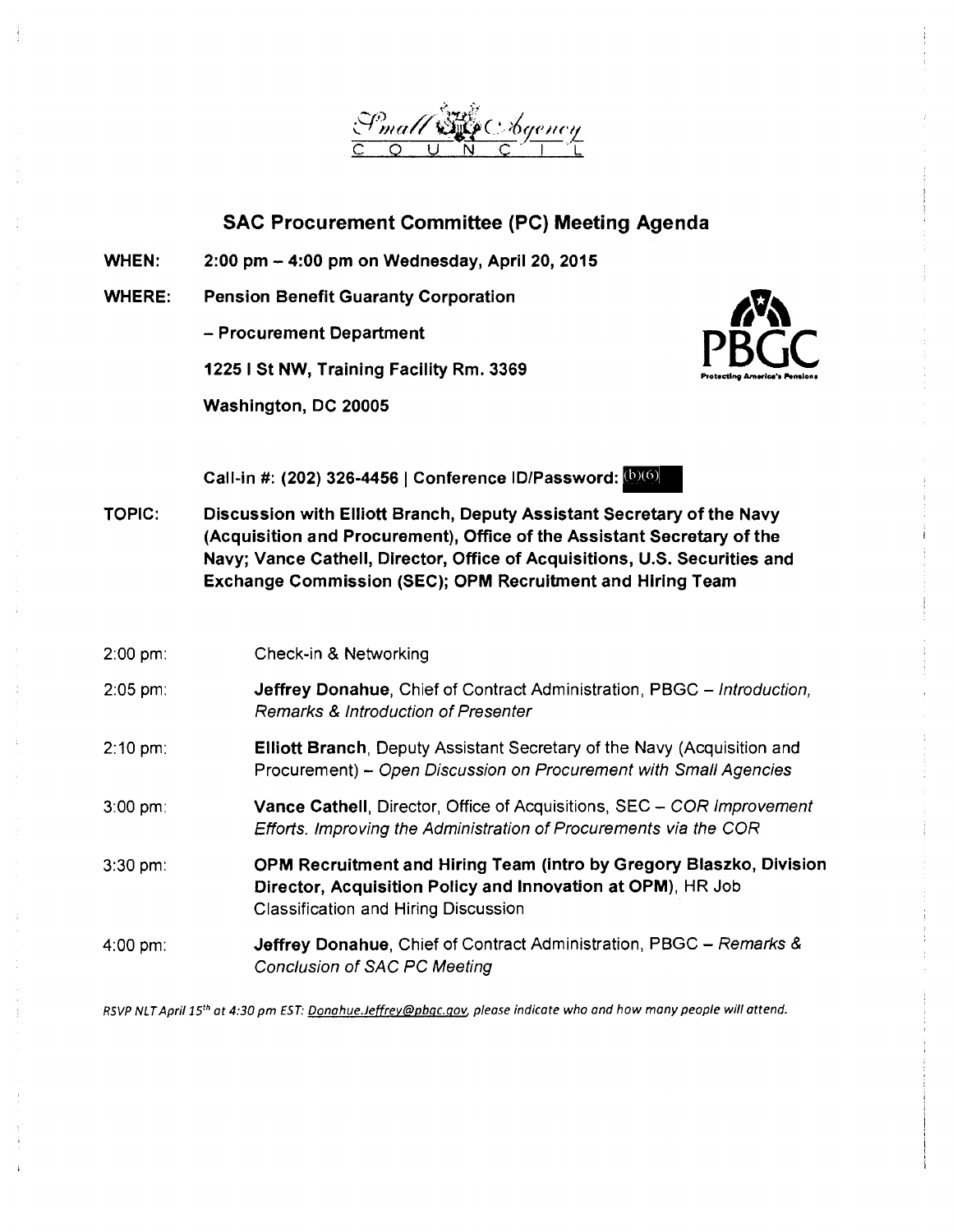

- WHEN: 2:00 pm - 3:45 pm on Wednesday, June 15, 2015
- WHERE: National Labor Relations Board (NLRB)

1015 Half Street, S.E., Suite 300

Washington, DC 20570



Call-in #: (202) 326-4456 | Conference ID/Password:<sup>(b)(6)</sup>

TOPIC: Highlighting the Host (NLRB); Discussion with Data Act Team, Department of the Treasury; Discussion on Open Opportunities (FAl/GSA)

| 1:45 pm:            | Check-in & Networking                                                                                                                                                              |
|---------------------|------------------------------------------------------------------------------------------------------------------------------------------------------------------------------------|
| $2:00$ pm:          | <b>Jeffrey Donahue, Chief of Contract Administration, PBGC - Introduction,</b><br>Remarks & Introduction of Host                                                                   |
| $2:05$ pm:          | Florence Kasule, Contracting Officer & Deputy Director of Acquisitions at<br>U.S. National Labor Relations Board (NLRB) - Open Discussion about<br><b>NLRB with Small Agencies</b> |
| $2:15$ pm:          | Renata Maziarz, Director for Data Transparency - DATA Act Discussion<br>(Exchange of Ideas, Collaboration, Insights and Information)                                               |
| $3:00 \text{ pm}$ : | Lisa Nelson and Rob Robinson, Open Opportunities Program Team -<br>Discussion on FAI Open Opportunities Program                                                                    |
| $3:45$ pm:          | Jeffrey Donahue, Chief of Contract Administration, PBGC - Closing<br>Remarks & Transition to Game                                                                                  |
| 4:05 pm:            | SAC Night at the Ballpark, Washington Nationals vs. Chicago Cubs                                                                                                                   |

RSVP NLT June. 6<sup>th</sup> at 4:30 pm EST: Donahue.Jeffrey@pbgc.gov, please indicate who and how many people will attend.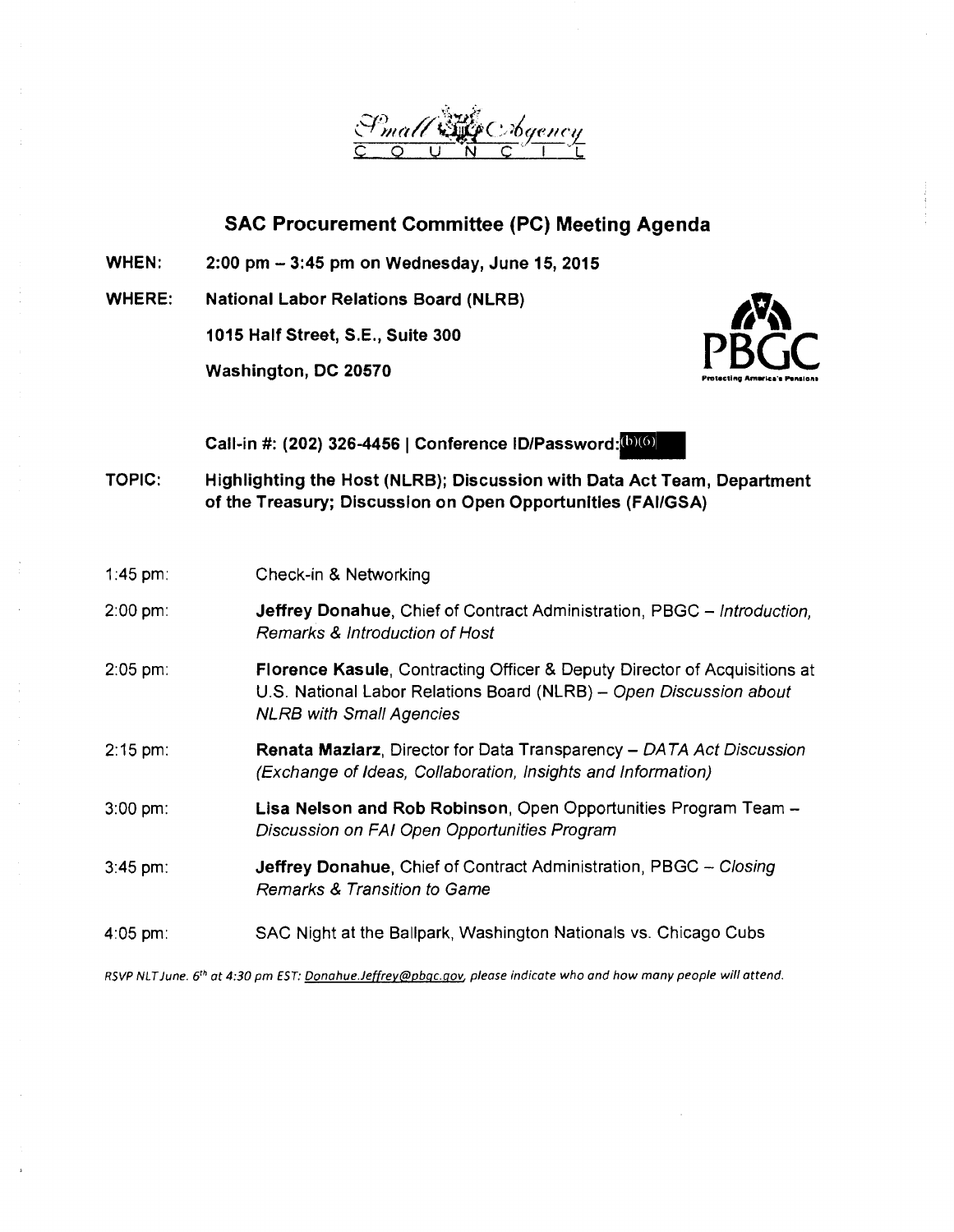



- **WHEN: 2:00 pm - 4:00 pm on Wednesday, August 17, 2015**
- **WHERE: 100 F. Street NE, Washington DC 20549**

**U.S. Securities and Exchange Commission (SEC), Room 3837** 

Call-in #: (202) 326-4456 | Conference ID/Password:<sup>(b)(6)</sup>

**TOPIC: Highllghtlng the Host (SEC); Discussion with Federal Acquisition Institute (FAI); Discussion with U.S. Securities and Exchange Commission (SEC); Discussion about Small Agency Support (GSA/QCOCB)** 

| 1:45 pm:            | Check-in/Security & Networking                                                                                                                    |
|---------------------|---------------------------------------------------------------------------------------------------------------------------------------------------|
| $2:05$ pm:          | <b>Jeffrey Donahue, Chief of Contract Administration, PBGC - Introduction,</b><br><b>Remarks &amp; Introduction of Host</b>                       |
| $2:10 \text{ pm}$ : | <b>Vance Cathell, Director for Office of Acquisitions, SEC – Welcome from</b><br>SEC                                                              |
| $2:15$ pm:          | <b>Jeffrey Birch, Acting Director Federal Acquisition Institute (FAI) - FAI</b><br>Update                                                         |
| $3:00$ pm:          | <b>Vance Cathell, Director for Office of Acquisitions, SEC – Discussions on</b><br>Contracting Officer Representative (COR) Program and Oversight |
| $3:30$ pm:          | H. Michael Stewart, GSA Customer Relationship Management Division -<br>Discussion on GSA Support for Small Agencies                               |
| $3:55$ pm:          | <b>Jeffrey Donahue, Chief of Contract Administration, PBGC - Closing</b><br>Remarks                                                               |

RSVP NLT August. 15<sup>th</sup> at 4:30 pm EST: Donahue.Jeffrey@pbgc.gov, please indicate who and how many people will attend.

Next Meeting Location: Holocaust Museum.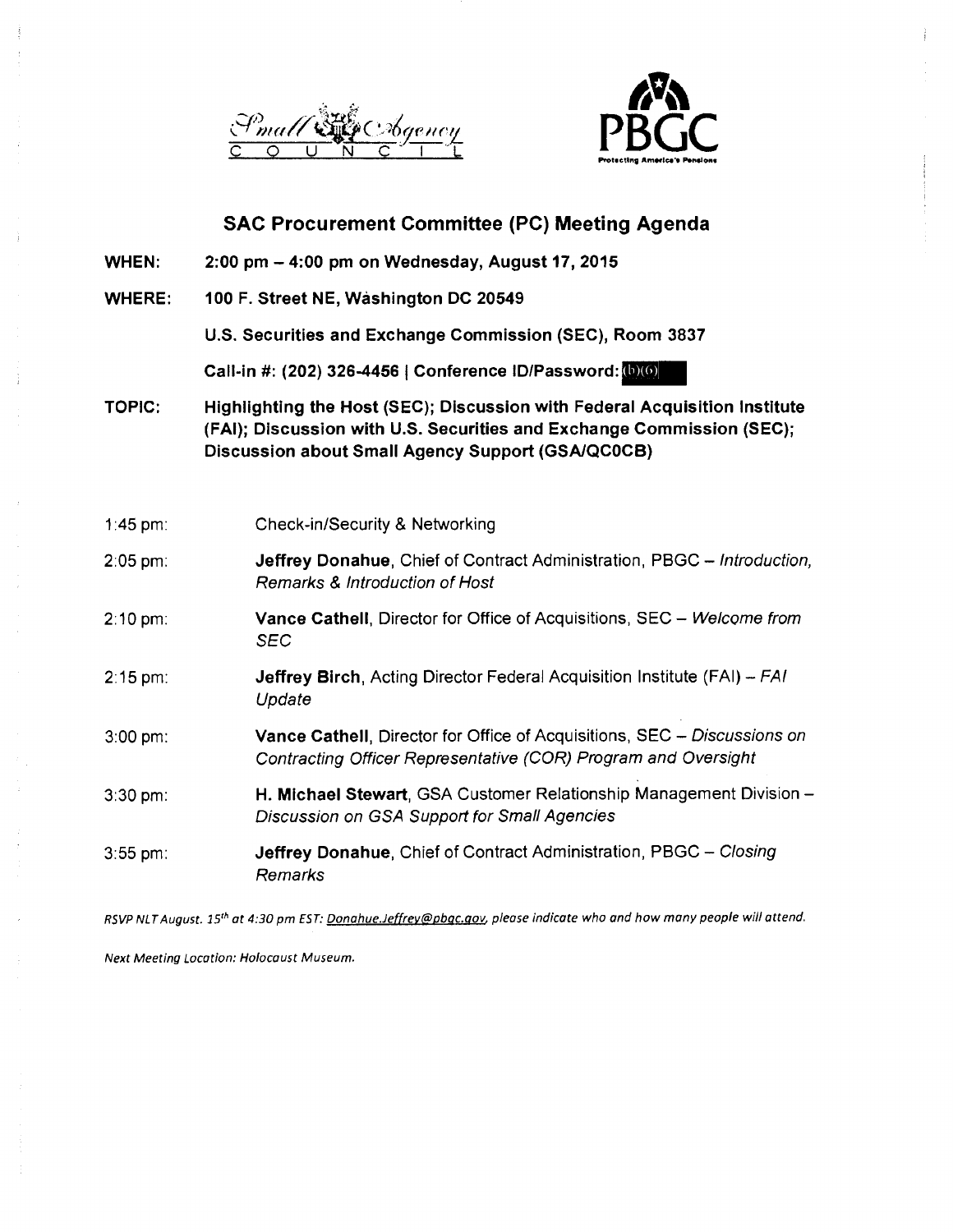

WHEN: 10:00 am -12:00 pm on Wednesday, October 21, 2015

WHERE: Pension Benefit Guaranty Corporation

- Procurement Department

1225 I St NW, Training Facility Rm. 3369

Washington, DC 20005

Call-in #: (202) 326-4456 | Conference ID: (b) (6)

TOPIC: Transition of SAC Committee Chairman & Federal Acquisition Institute (FAI) discussion on the workforce, changes to certification, and the impact on small agencies

Protecting

**AMPROCE** 

- 9:45 10:05 am: Check-in & Networking
- 10:05 -10:15 am: Jim Blades, Deputy Vice President, CAO Millennium Challenge Corporation - Introduction & Remarks
- 10:15 10:20 am: Jeffrey Donahue, Chief of Contract Administration, PBGC Remarks & Introduction of Presenter
- 10:20 11:05 am: Melissa Starinsky, Director, Federal Acquisition Institute (FAI) Discussion on the workforce, changes to certification, and the impact on small agencies
- 11 :05 -11 :35 am: Kimberly Manganello, Assistant General Counsel, General Law and Procurement Group, PBGC - Suspension and debarment processes and case study
- 11:35 11:45 am: Jeffrey Donahue, Procurement Committee Open Discussion: continuing to cultivate the collaborative notion of "open, honest, and often" sharing of information, Call for topics for next meeting, and closing remarks
- $11:45 12:00$  pm: Reception Jim Blades

RSVP NLT Oct. 16*<sup>1</sup> <sup>h</sup>*at 4:30 pm EST: Donahue.jeffrev@pbgc.gov, please indicate who and how many people will attend.

Next SAC - Procurement Committee Meeting: Wednesday, December 16, 2015 10:00 am - 12:00 pm PBGC-Procurement Department, 1225 I St, NW, 3rd Floor Next Guest Presenter: Anne Rung

Next SPE Conference Call: November 17, 2015, 9:30 am - 11:30 am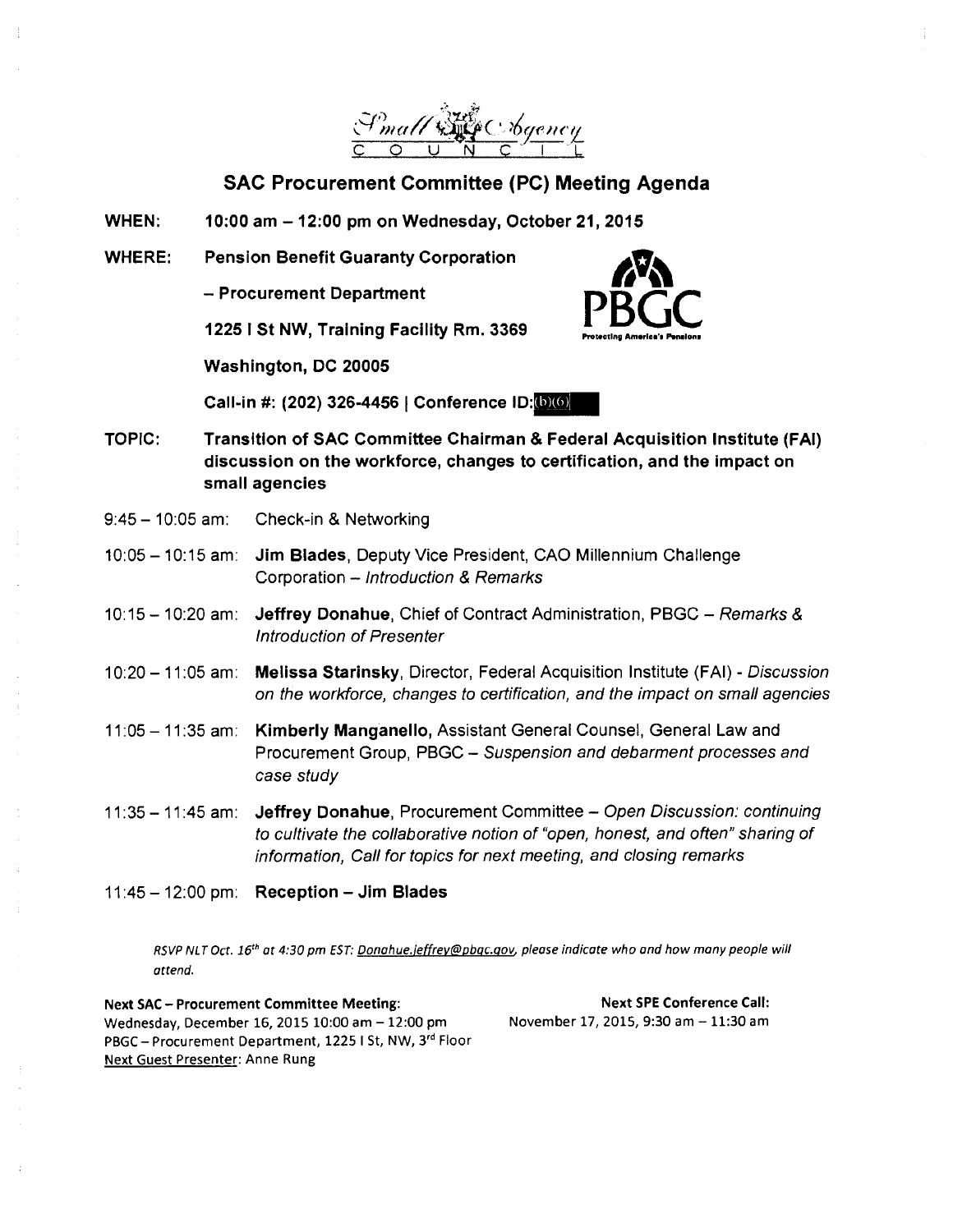

**WHEN: 10:00 am -12:00 pm on Wednesday, December 16, 2015** 

**WHERE: Pension Benefit Guaranty Corporation** 

- **Procurement Department** 

**12251 St NW, Training Facility Rm. 3369** 

**Washington, DC 20005** 



**Call-in #: (202) 326-4456 | Conference ID/Password:**  $(b)(6)$ 

- **TOPIC: Discussion with Anne Rung, Administrator, Office of Federal Procurement Policy and Briefing from Angela Billups, Ph.D. Senior Procurement Executive, Department of Health and Human Services**
- 9:45 am: Check-in & Networking 10:05 am: **Jeffrey Donahue,** Chief of Contract Administration Division, PBGC - Introduction, Remarks & Introduction of Presenter 10:15 am: **Anne Rung,** Administrator, Office of Federal Procurement Policy- Open Discussion with Small Agencies 11 :00 am: **Angela Billups, Ph.D.,** Senior Procurement Executive, Department of Health and Human Services - Acquisition Lifecycle: An Opportunity to Look at How to Acquire, Communicate and Gain Value Wisely 11 :45 pm: **Jeffrey Donahue,** Chief of Contract Administration, PBGC - Closing Remarks & Administration 12:00 pm: Conclusion of SCA PC Meeting

RSVP NLT Dec. 9<sup>th</sup> at 4:30 pm EST: Donahue.jeffrey@pbgc.gov, please indicate who and how many people will attend.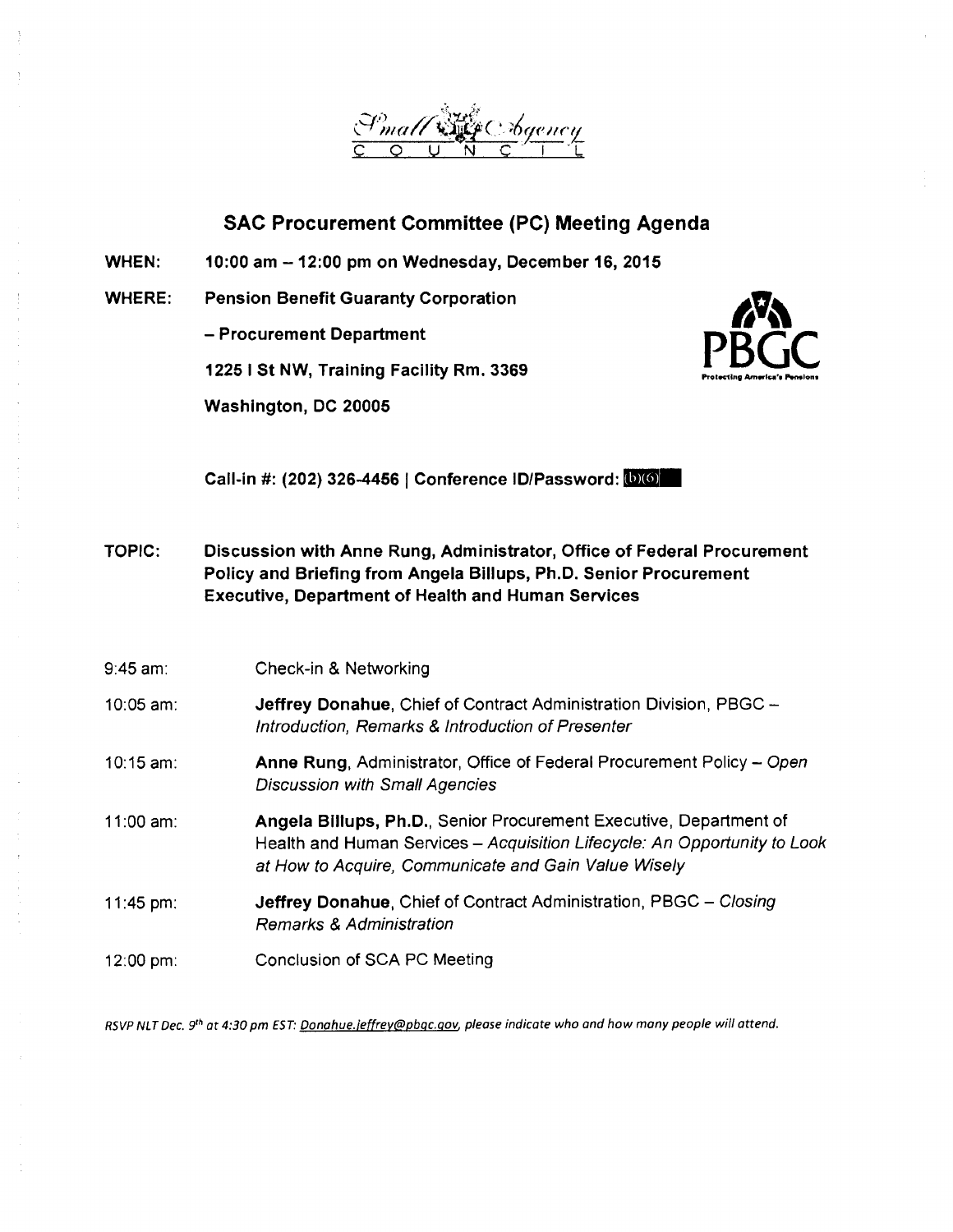



- WHEN: 2:00 pm - 4:00 pm on Wednesday, October 19, 2016
- WHERE: 100 Raoul Wallenberg Pl, SW, Washington DC 20024

U.S. Holocaust Memorial Museum, Rubinstein Auditorium (Lower Level)

Call-in #: (202) 326-4456 | Conference ID/Password: $[0]$ 

TOPIC: Highllghting the Host (USHMM); Discussion with Director of Contracting, Air Force Special Access Programs; Discussion on IT Acquisitions with Senior Procurement Executive, FCC; Discussion about Existing Government wide Shared Acquisition Vehicles

| 1:45 pm:          | <b>Check-in/Security &amp; Networking</b>                                                                                                                                                                |
|-------------------|----------------------------------------------------------------------------------------------------------------------------------------------------------------------------------------------------------|
| $2:05$ pm:        | <b>Jeffrey Donahue, Chief of Contract Administration, PBGC - Introduction,</b><br>Remarks & Introduction of Host                                                                                         |
| $2:10 \text{ pm}$ | Bruce Falk, Contracting Officer, U.S. Holocaust Memorial Museum -<br><b>Welcome from Holocaust Memorial Museum</b>                                                                                       |
| $2:15 \text{ pm}$ | Tonico Beope, Director of Contracting, Air Force Special Access<br>Programs, Office of the Assistant Secretary of the Air Force for Acquisition<br>- Discussion on Shared Procurement Points of Interest |
| $3:00$ pm:        | Keith Nakasone, Senior Procurement Executive, FCC - Discussions on IT<br>Acquisitions: DATA Act Implementation Playbook and Elements of FITARA                                                           |
| $3:45$ pm:        | Steven Kvalevog, Chief of Policy, PBGC - SAC Discussion on Lists for<br><b>Existing Government wide Shared Acquisition Vehicles</b>                                                                      |
| $3:55$ pm:        | Jeffrey Donahue, Chief of Contract Administration, PBGC - Closing<br>Remarks                                                                                                                             |